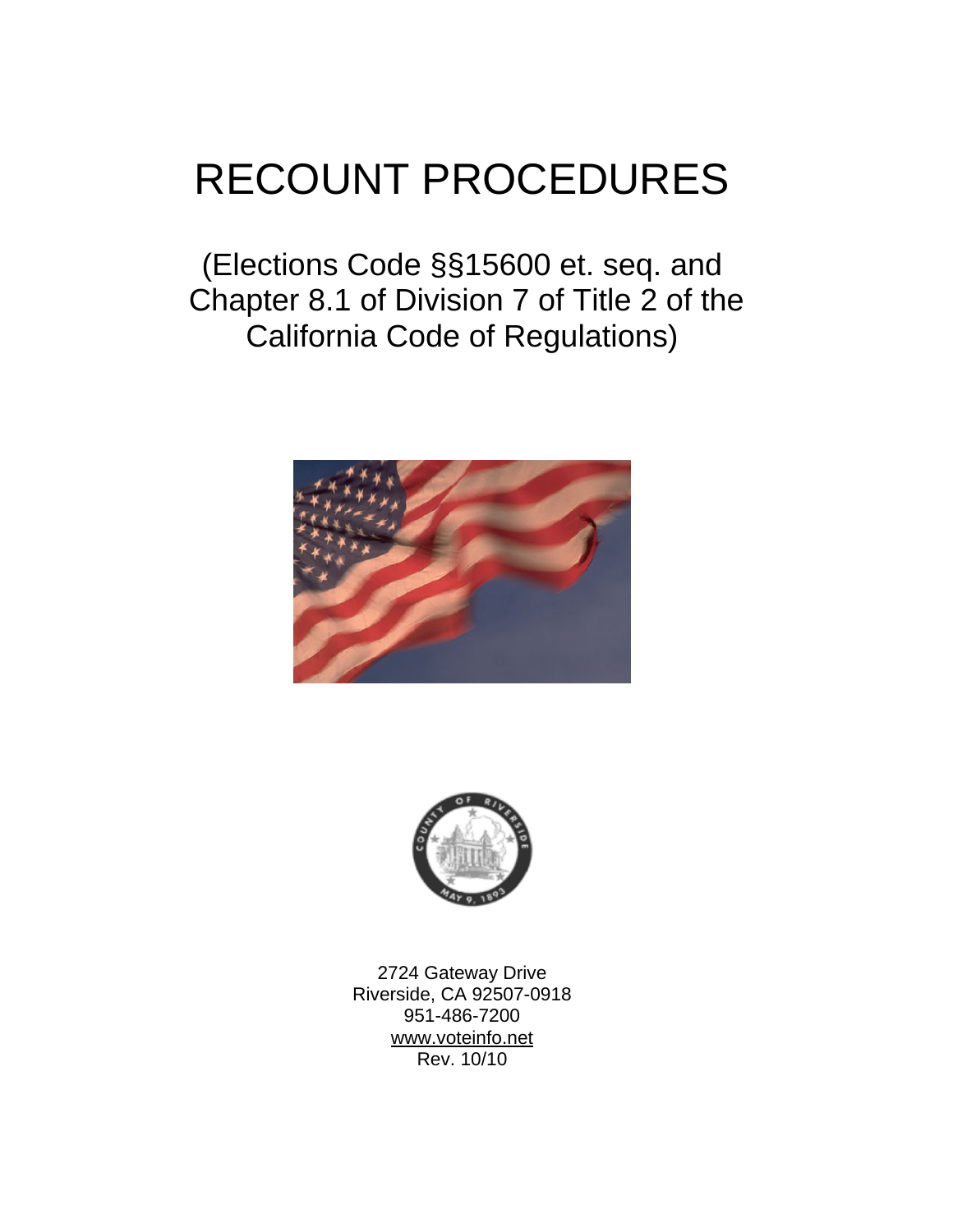## REPRESENTATIVES AND OBSERVERS

- Each candidate will be allowed no more than two (2) official representatives (at a time) in addition to the candidate, except if more than two recount boards are necessary, each candidate may designate one (1) additional representative for every additional recount board appointed, solely for the purpose of viewing and challenging ballots. All others will be spectators and have no voice in the counting procedures.
- Each candidate shall appoint one of his/her representatives to serve as a spokesperson authorized to make decisions with respect to the recount on behalf of the candidate or the candidate may serve as his/her own spokesperson.
- Two representatives of any bona fide association of citizens or a media organization may observe the recount but have no voice in the counting procedures.
- No papers or other materials are to be placed on the recount table by anyone other than the Elections Official.
- During the tally, ballots may be challenged by the candidate or his/her official representatives. If there is a challenge, the person making the challenge shall state the reason for it in brief language. The Elections Official in charge shall rule on all challenged ballot cards, and his/her decision shall be final. (E.C. §15631)
- The Registrar of Voters and associated personnel retains the right to exercise control, as necessary. All observers will remain quiet, in order not to distract the counting process. Cell phones and pagers shall be turned to vibrate or off while observing in the recount room. Conversations by anyone other than the candidate or his/her official representatives must be conducted outside the counting room.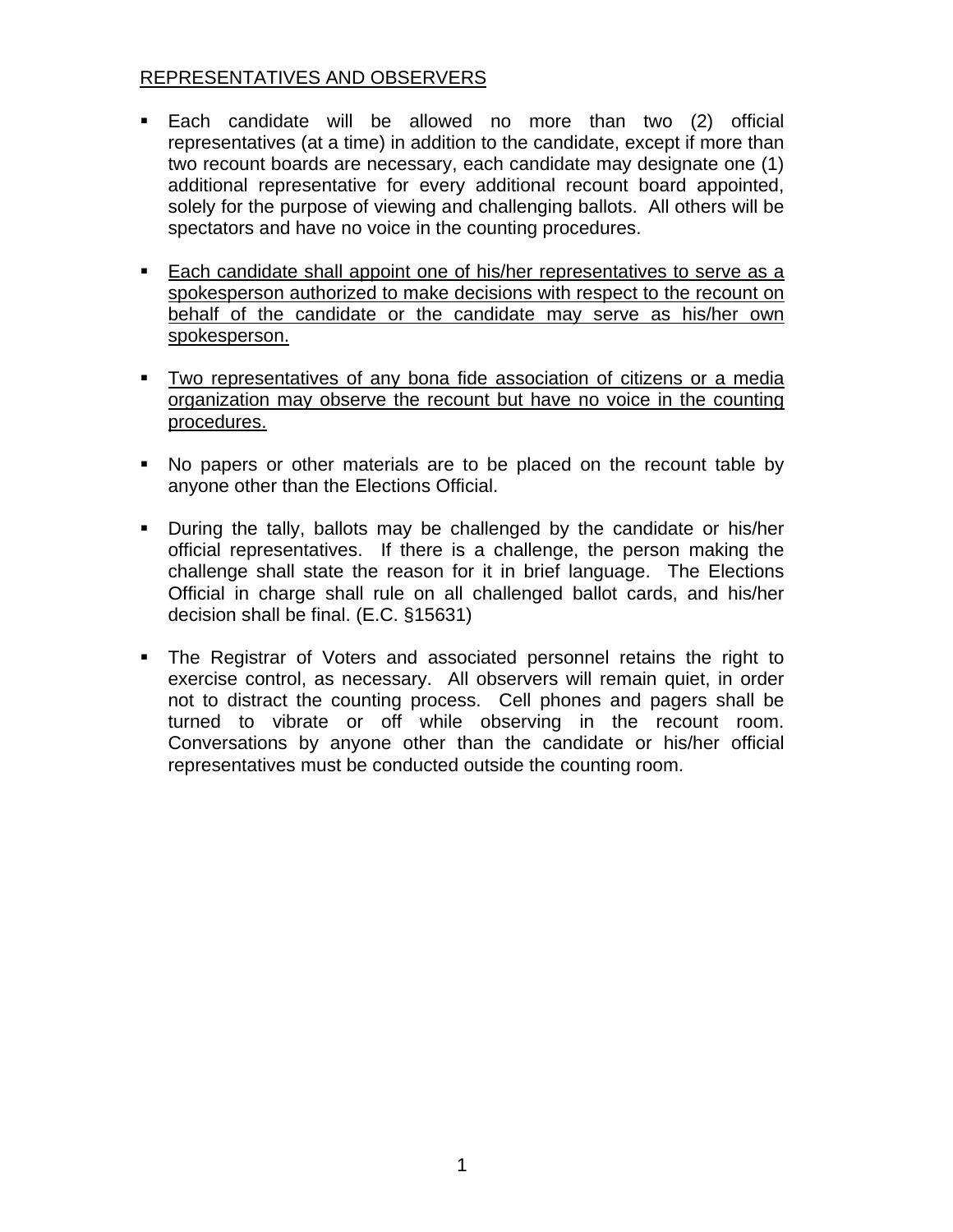## **REGISTRAR OF VOTERS RECOUNT PROCEDURES**

#### **Cost of Recount (E.C. §§15624, 15625)**

**The voter filing a request shall, before the recount is commenced and, at the beginning of each day following, deposit with the Elections Official a sum, in the form of cash, cashier's check or money order, required by the election official to cover the cost of the recount for that day.** 

**Note: The money deposited shall be returned to the depositor if, upon completion of the recount, the candidate requesting a recount or the position of the measure is found to have received the plurality of the votes cast which differs from the certified election results.** 

**All actual costs of the recount that would not have been incurred but for the requestor's particular recount request shall be directly recoverable from the requestor and may include, but are not limited to, cost of the board members paid at the election's precinct inspector rates, additional supervision hours, security guard hours, the elections official's staff hours, space rental, transportation of ballots and materials and administrative costs. (CCR § 20815)** 

#### **Voter Requested Recount (E.C. §§15620, 15621, 15623)**

- **WHO? Any person registered to vote in the State of California**
- **WHAT? File a written request:** 
	- **The request shall specify on behalf of which candidate or position on a measure (affirmative or negative) it is filed.**
	- **The request may specify the order in which the precincts shall be recounted (E.C. §15622).**
	- **Voter may select whether the recount shall be conducted manually or by means of the voting system used, or both (E.C.**  §**15627).**
- **WHEN? The request must be submitted, in writing, to the Elections Official no later than five (5) calendar days following certification of the election.**
- **WHERE? The County Registrar of Voters' Department or the City Clerk's Office in the county where the recount is sought.**

 **(If the election is conducted in more than one county, the request may be filed with the Elections Official of, and the recount conducted within, any or all of the affected counties).** 

#### **HOW? Appointment of the Recount Board(s): (E.C. §15625):**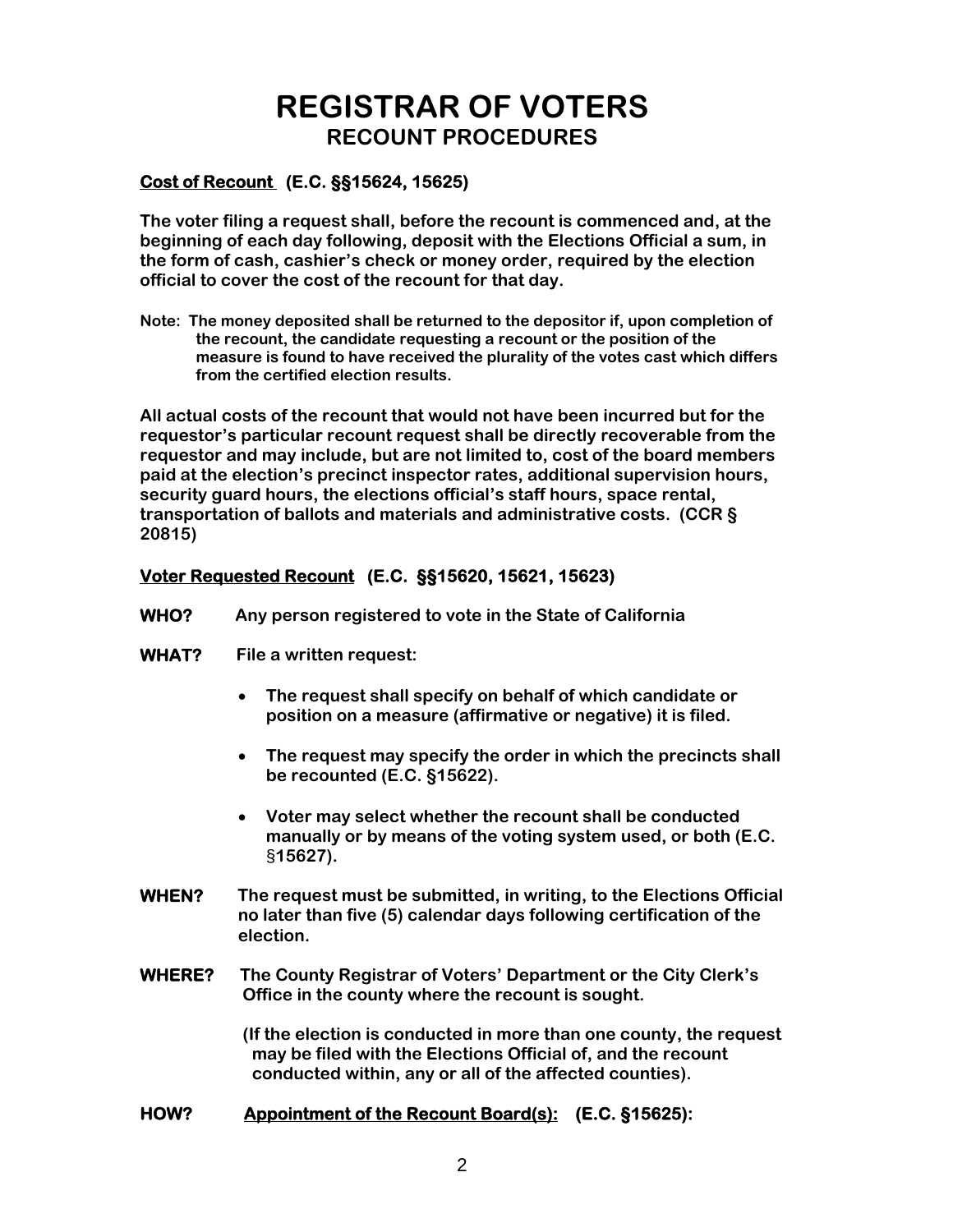- **The elections official shall determine the number of special recount boards necessary to complete the recount in a timely manner and shall appoint four (4) registered voters within the county to each recount board.**
- **There shall be one supervisor for every four (4) recount boards.**

## **Time for Recount to be Commenced:**

**A recount shall commence not more than seven (7) calendar days following the Election Official's receipt of the request and continue daily (except for Saturdays, Sundays and holidays), for not less than six (6) hours each day until completed or discontinued by the person requesting the recount.** 

**Note: The recount shall not commence until the first day following notification of the individuals specified in E.C.** §**15628.** 

#### **Notice of Recount: (E.C. §15628)**

**Not less than one (1) day prior to commencement of the recount, the Elections Official shall post a notice as to the date and place of the recount.** 

**The Elections Official shall notify the following persons:** 

- **All candidates for any office which is requested to be recounted.**
- **Proponents of any initiative or referendum or persons filing ballot arguments for or against any initiative, referendum, or measure placed on the ballot by the Governing Body which is to be recounted.**

#### **Public Recount (E.C. §15629)**

**The recount shall be conducted publicly.** 

#### **Examination of Ballots and Other Relevant Materials (E.C. §15630, CCRs 20811 (f), 20813)**

**No examination of any ballot shall include touching or handling the ballot without the express consent of the Election Official supervising the special recount board and only in the presence of the Elections Official.** 

**Persons authorized to handle ballots (except as provided above or by court order).** 

- **Election Official(s):**
- **Person(s) acting at the direction of the Elections Official;**
- **A member of the special recount board.**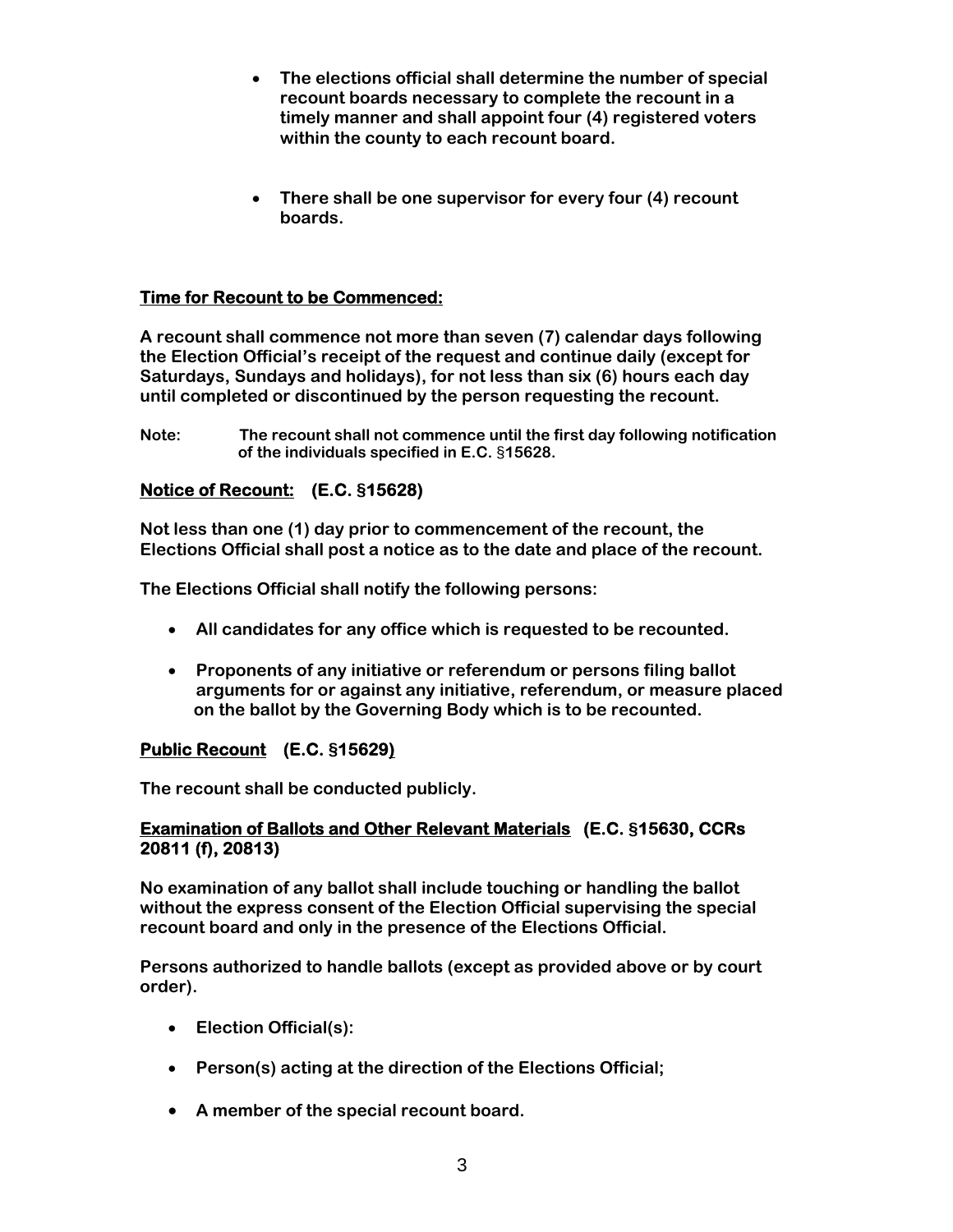• **Other relevant material as defined in CCR 20811 (f) may be examined pursuant to CCR 20813.** 

## **Procedure for Challenge (E.C. §15631)**

**Procedure:** 

- **Person challenging a ballot(s) shall state the reason.**
- **The supervisor of the recount shall complete the Challenged Ballot Form and attach it to the challenged ballot and set it aside.**
- **The Election Official shall resolve challenges each day, or more often if necessary, but in any event before the recount is completed.**
- **THE DECISION OF THE ELECTIONS OFFICIAL IS FINAL**

## **Daily Results of Recount (CCR §20818)**

**At the end of each day, the elections official or her designee shall post and announce publicly:** 

- **(1) the results of the recount tally of each precinct recounted that day;**
- **(2) the certified election results tally for each precinct recounted that day;**
- **(3) A running tally of the total recount results for all precincts recounted to date; and**
- **(4) A running tall of the total certified election results for all precincts recounted to date.**

## **Results of the Recount (E.C. §15632)**

**If a different result than that of the official canvass occurs after each and every vote cast in the precincts in the jurisdiction in which votes were cast for the contest being recounted, there shall be entered the result of the recount in each precinct affected, whose results shall be for all purposes thereafter, the official returns of those precincts for the office or measure involved in the recount.** 

## **Results of Recount to be Posted: (E.C. §15633)**

**A copy of the results of any recount shall be posted conspicuously in the office of the Elections Official.**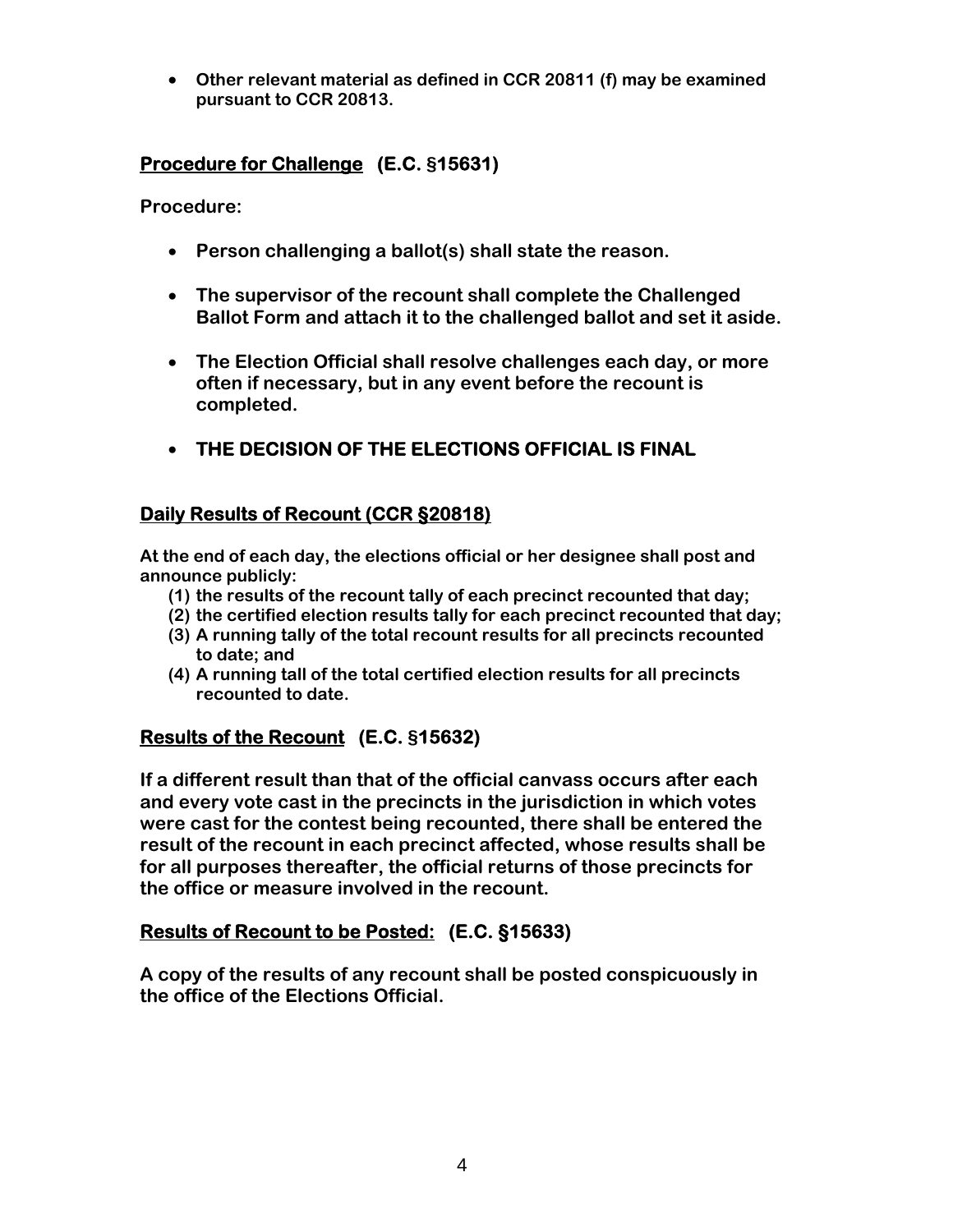## **PAPER BALLOTS Manual Recount Procedures**

In tallying, the following procedure will be observed by each Recount Board:

**Vote by mail and early-voted ballots cast from a precinct subject to recount shall be tabulated separately from ballots cast in a polling place on Election Day** (CCR §20831(c))

- Voted ballots will be retrieved by an Election Official with the seal intact.
- The seal is broken, and all cards bearing the affected contest for recount are removed. The precinct number will be recorded on the tally sheet.
- The duplicated ballots are compared to the original ballots for accuracy and voter intent. The original ballots are set aside and the duplicated ballots will be used for recount purposes.
- Ballots are distributed among all four Recount Board Members. Each Recount Board Member shall remove from his/her all ballots where no selection was made in the subject contest and all ballots that were over-voted for the subject contest. . Recount Board members shall trade their ballot stacks with another recount board member to double-check that all overvoted and under-voted ballots have been removed.
- Ballots are re-distributed to Recount Board Members to remove from his/her ballots, those which indicate a vote for the first candidate or selection listed in the subject contest. Recount Board members shall trade their ballot stack with another recount board member to double-check that all ballots with a vote for the first candidate or selection have been removed. The ballots with votes for the first candidate or selection are then given to the first member to count. The remaining ballot cards are put aside temporarily.
- 1) The first Recount Board Member counts each ballot aloud, and announces in increments of 10. The second Board Member observers the count.
- 2) The third and fourth Recount Board Members independently tally the count, confirming each ten-card increment. The two sets of tally sheets must agree upon completion of the count for the candidate. If not, the ballots must be recounted.
- 3) After the first candidate's or selection's votes have been tallied, challenged ballots, if any, are presented to the Elections Official to determine if the challenge is to be allowed. The tally is completed with the Elections Official's determination on the challenges and the results recorded.
- 4) All ballots for the subject contest are again distributed among all Recount Board Members.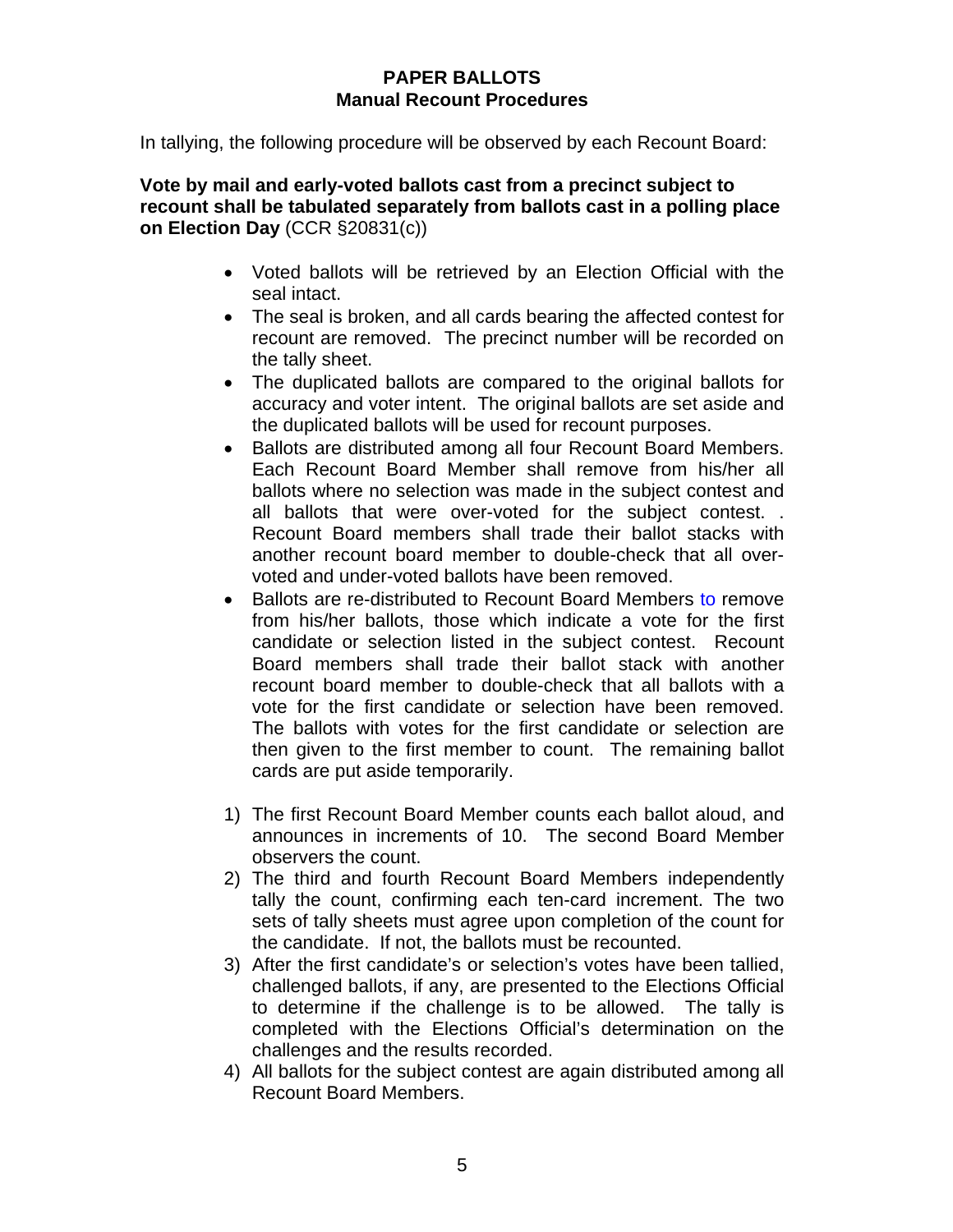- i. Ballots that indicate a vote for the second candidate or selection listed in the subject contest are segregated, and Steps 1), 2) and 3) are repeated.
- ii. This process is followed until all votes cast for each candidate or selection in the subject contest have been tallied and recorded. The Recount Board Members shall sign each tally sheet upon completion.
- 5) An official tally form is completed and signed by all Recount Board Members. All tally documents are stapled together and provided to the Election Official for reporting and posting.
- 6) All ballots are placed back into the voted ballot container and sealed. Once ballots have been sealed, the seal may not be broken except by order of the court.
- 7) The sealed container is removed from the table before the next precinct container is retrieved.

Tallying Rules:

The Uniform Vote Counting Standards (Version II Effective: May 18, 2006) will be used to determine valid votes.

Generally:

- A mark is considered **valid** when it is obviously the intent of the voter and is the technique consistently used by the voter to indicate his/her selections.
- If, for any reason the choice of the voter is impossible to determine, the vote **shall not be counted**. (E.C. §15154)
- Paper ballots marked with pen or pencil **will be counted**.
- An over-voted office (marks in more than the specified number of voting boxes) **will not be counted** for any candidate or measure, with the following exception. A voter marks the voting target position for a valid candidate and also enters the listed candidate's name the designated candidate write-in space. In such cases, the vote shall be counted as a single vote for the listed candidate.
- Extraneous marks on the ballot will not render the ballot invalid, unless the markings clearly make the ballot identifiable as to a particular voter, or appear to be an intentional effort to sabotage the vote counting mechanics.
- In tallying a machine unread ballot or a damaged ballot for which a true duplicate copy has been made, the Recount Board is to tally from the duplicate ballot card that was previously determined to be a true and accurate duplication of the voter's intent. If the duplicate ballot exists, both the original ballot and the matching duplicate will have corresponding identification numbers for matching purposes.
- Upon tallying a duplicated ballot, the Recount Board shall thereupon turn the tallied ballot over, if requested by a candidate or his/her representative to do so.
- At the completion of the recount of a precinct, the two sets of tally sheets must agree. The Recount Board Members shall sign each tally sheet upon completion.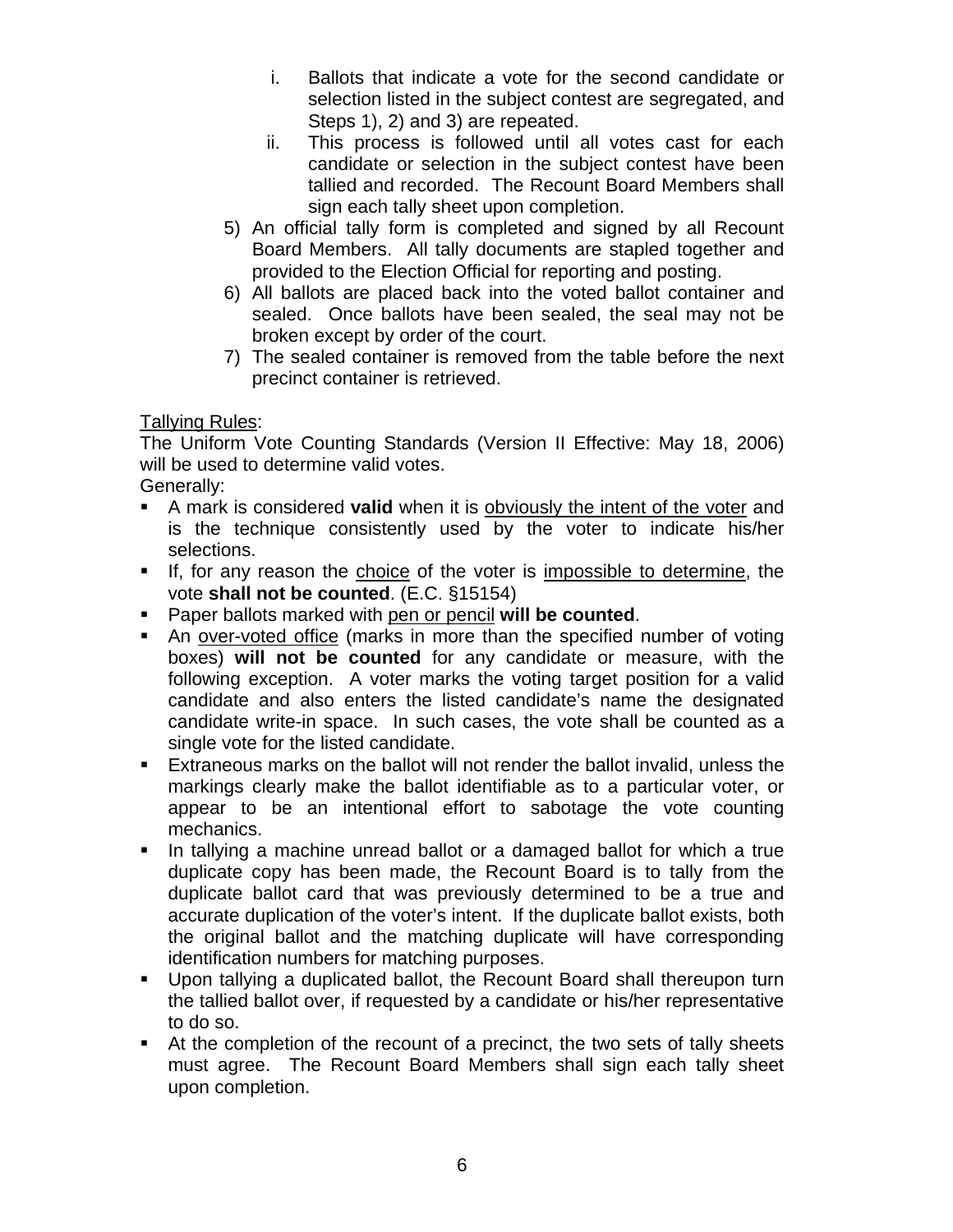#### WRITE-IN CANDIDATES

- If there are no qualified write-in candidates, any vote for a write-in candidate shall not be tallied. (E.C. §15342)
	- i. However, if a qualified candidate's name is printed on the ballot and there is no mark in the voting position, but the voter has written the name of the qualified candidate in the write-in space and filled in the voting position, it **shall be counted**. If the voting position is not filled in, it will not be counted. (E.C. §15342(a))
- If there are qualified write-in candidate(s) and the name of the qualified write-in candidate (or reasonable facsimile of the spelling of a name) is written in the spaces appearing directly below the list of candidates for that office and the voting space next to the write in space is marked, the vote **shall be counted**.
	- **i.** Neither a vote cast for a candidate whose name appears on the ballot nor a vote cast for a write-in candidate shall be counted if the voter has indicated, by a combination of writing and marking, a choice of more names than there are candidates to be nominated or elected to the office. (E.C. §15342(e))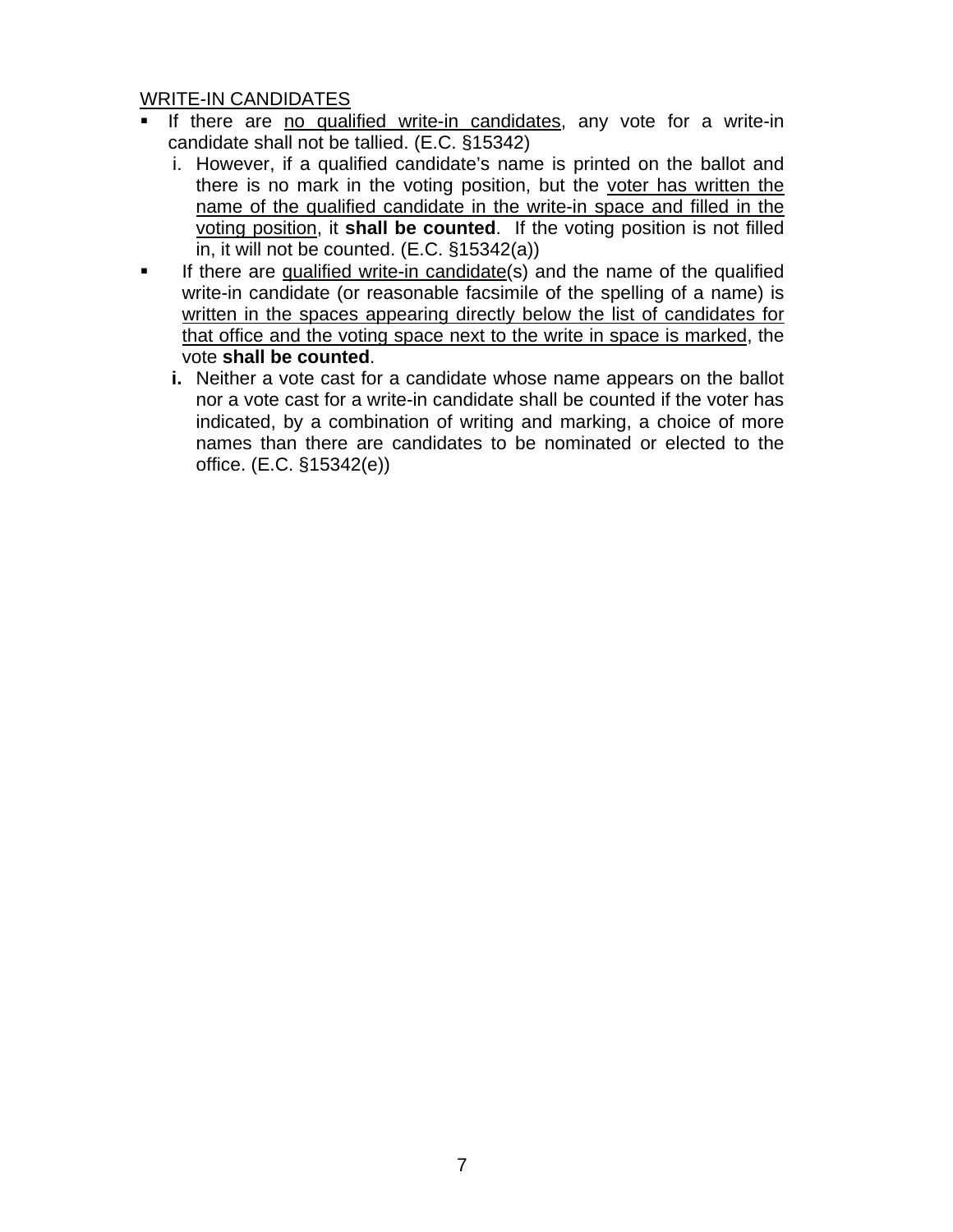## **DRE TOUCH-SCREEN VOTING SYSTEM Manual Recount Procedures**

In accordance with the selection(s) made by the person(s) requesting the recount, the Election Official shall proceed according with the associated procedures.

## VOTER VERIFIED PAPER AUDIT TRAIL (VVPAT)

- o In accordance with the precinct sequence identified by the person(s) requesting the recount, if any, the Election Official will retrieve the sealed boxes containing the VVPATs for each DRE voting unit used in the precinct(s).
- o The designated Recount Board Member will break the seal on the box and remove the VVPATs. The precinct number and associated DRE voting unit numbers will be announced and recorded on the tally sheet.
- o The count shall begin at the start of the roll.

Readers

- 1. Beginning with the first audit record on the VVVPAT roll, one Recount Board Member will announce the voter's selection for the contest and the other will verify what is read.
- 2. **Voided ballot records are not to be counted.**
- 3. **Provisional ballot records will be recorded on the sheet labeled "Provisional Votes" to indicate that the ballots tallied are cast provisionally.**

Recorders:

- 4. Using a red pencil, mark the first number next to the candidate's name and continue the process until all voter selections are read and recorded.
- 5. At the completion of the recount of a precinct, the two sets of tally sheets must agree. The Recount Board Members shall sign each tally sheet upon completion.
- 6. Tally all audit records on VVPAT rolls using procedures above until all VVPAT rolls for selected precinct(s) have been recounted.
- 7. Compare the tally results in Step 6 above to the 100% manual tally results completed during the canvass of the election. Any discrepancies are noted and the VVPATs recounted one-time, as necessary. The Recount Board Members shall sign each tally sheet upon completion
- 8. An official tally form is completed and signed by all Recount Board Members. All tally documents are stapled together and provided to the Election Official for reporting and posting.
- 9. Repeat steps 4 thru 8 for the remaining precincts.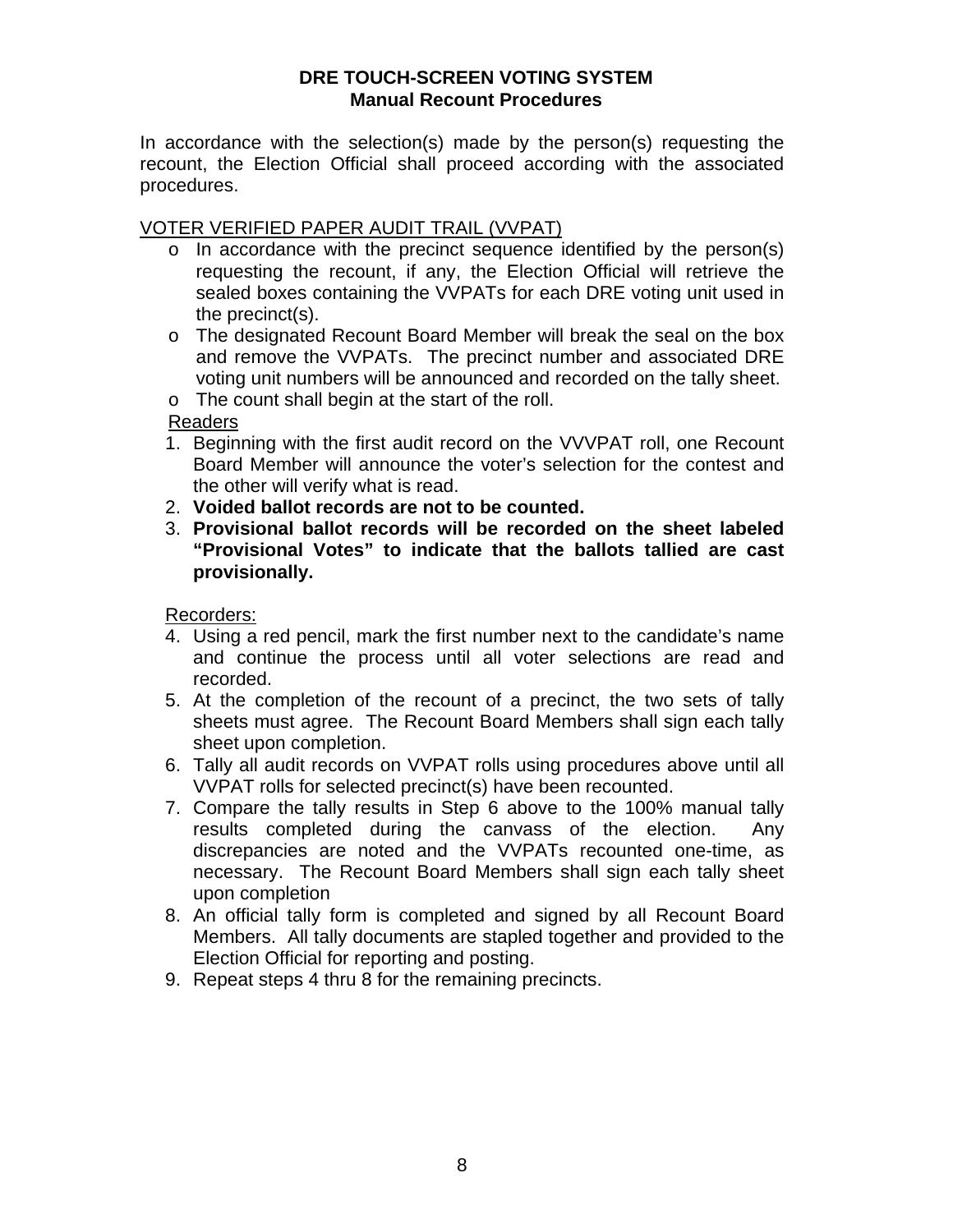## VOTE RESULTS CARTRIDGES

Ballots Cast (Paper Images)

- In accordance with the precinct sequence identified by the person(s) requesting the recount, the Election Official will retrieve the sealed container containing the vote results cartridges for each DRE unit used in the precincts(s).
- The designated Recount Board Member will break the seal on the container and remove the vote results cartridges. The precinct number and associated DRE voting unit numbers will be announced and recorded on the tally sheet.
- The designated Elections Official will insert a precinct cartridge into a cartridge reader and print "Ballot Images" from the cartridge. This process is repeated, one-at-a time, until all ballot images have been printed for each cartridge from all precincts.
- The designated Elections Official will remove all "Provisional Ballot Images" and distribute them to the precinct which they were counted into based on "Tag Id's" and a corresponding "Provisional Precinct Status Report". All provisional ballot images not counted in the original count will be set aside.
- Note: in the instance of a cartridge which does not contain any ballots for candidates in this contest being counted, the notation "No Votes" will be made next to that cartridge number on the tally sheet.

Re-Import and Re-Tabulation of Vote Results

- In accordance with the precinct sequence identified by the person(s) requesting the recount, the Election Official will retrieve the sealed container containing the vote results cartridges for each DRE unit used in the precincts(s).
- The designated Recount Board Member will break the seal on the container and remove the vote results cartridges. The precinct number and associated DRE voting unit numbers will be announced.
- The designated Elections Official will insert a precinct cartridge into a cartridge reader and import the voted ballot selections into the WinEDS program. This process will continue until all vote results cartridges have been imported
- The designated Elections Official will print a results bulletin for the combined vote results cartridges.